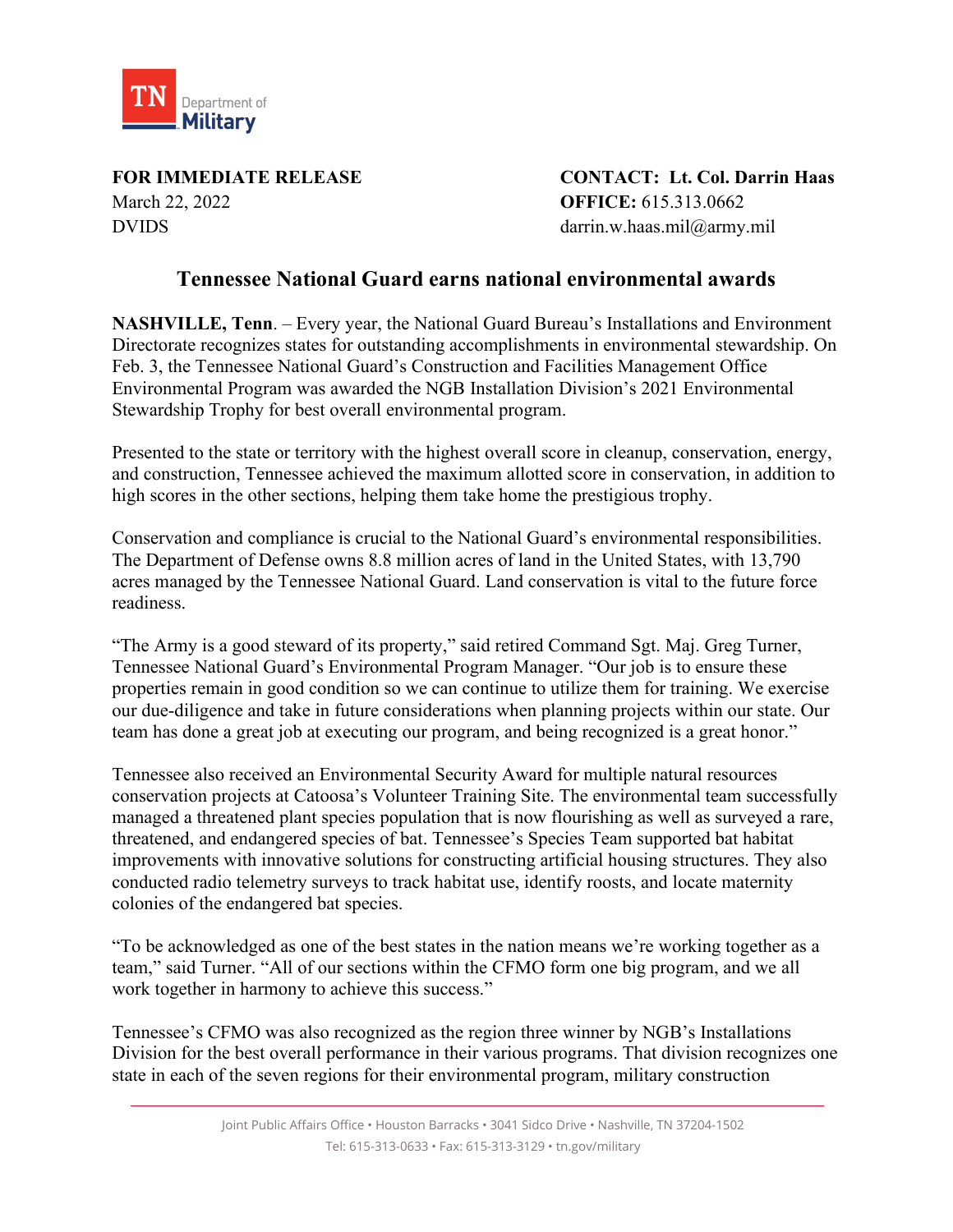

execution, budget estimation, property management, CFMO certification, energy management, and installation status reporting.

"Tennessee's program excels because of the efforts of all the state and federal CFMO employees dedication, and all their relationships with the other Tennessee National Guard directorates, state, and federal agencies," said Col. Andrew Milligan, director of the Tennessee National Guard's CFMO. "This is an award for the entire team."

**- (30) -**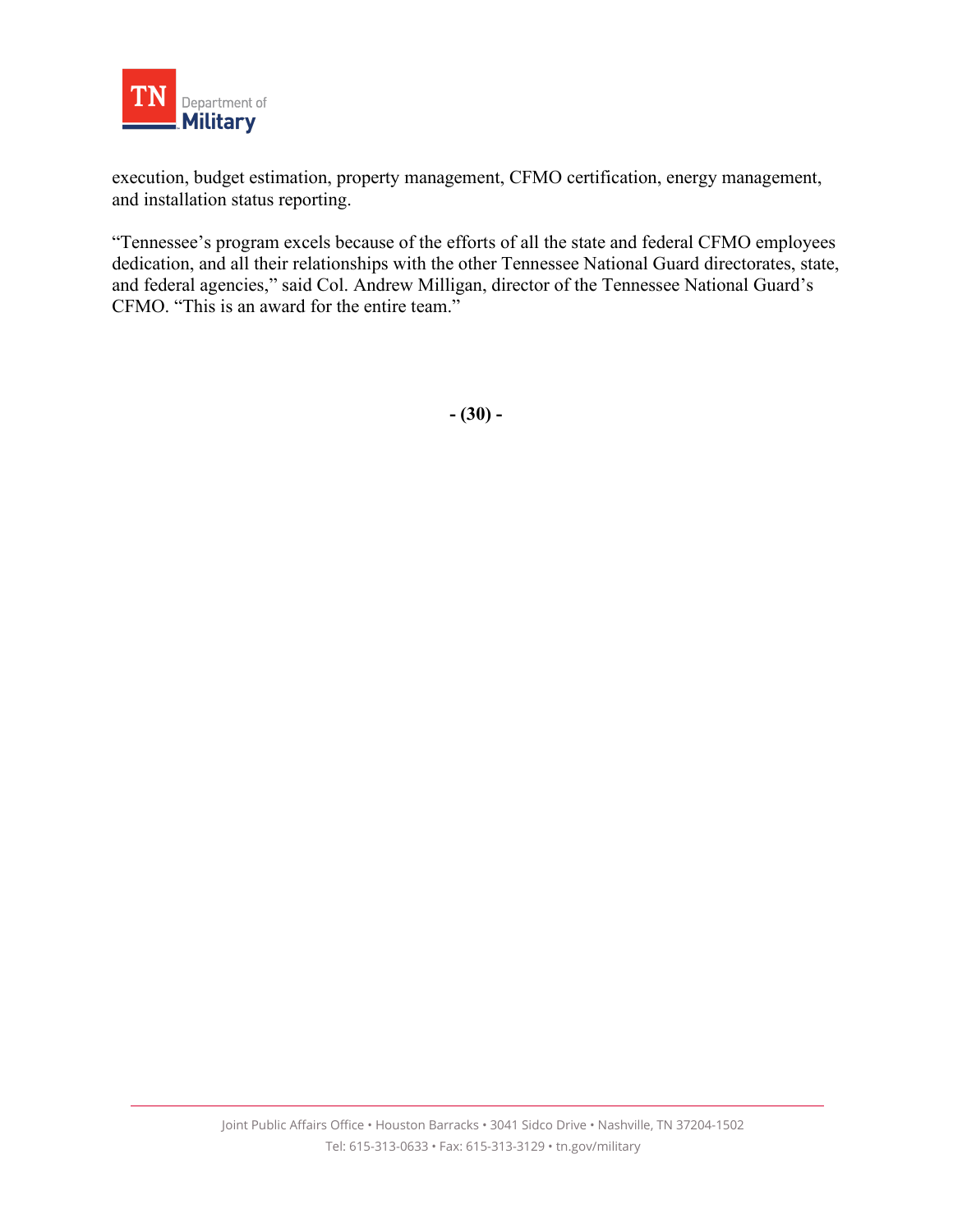



The Tennessee National Guard's Construction and Facilities Management Office was honored on Feb. 3, with multiple awards for outstanding performance in the environmental and conservation field. The awards include the 2021 Environmental Stewardship Trophy and the Best Regional Installations Program in Natural Resources Conservation. Tennessee's Assistant Adjutant General, Army, Brig. Gen. Warner A. Ross II, poses for a photo, March 9, with members of the CFMO and their environmental program team. (photo by Sgt. 1st Class Timothy Cordeiro)